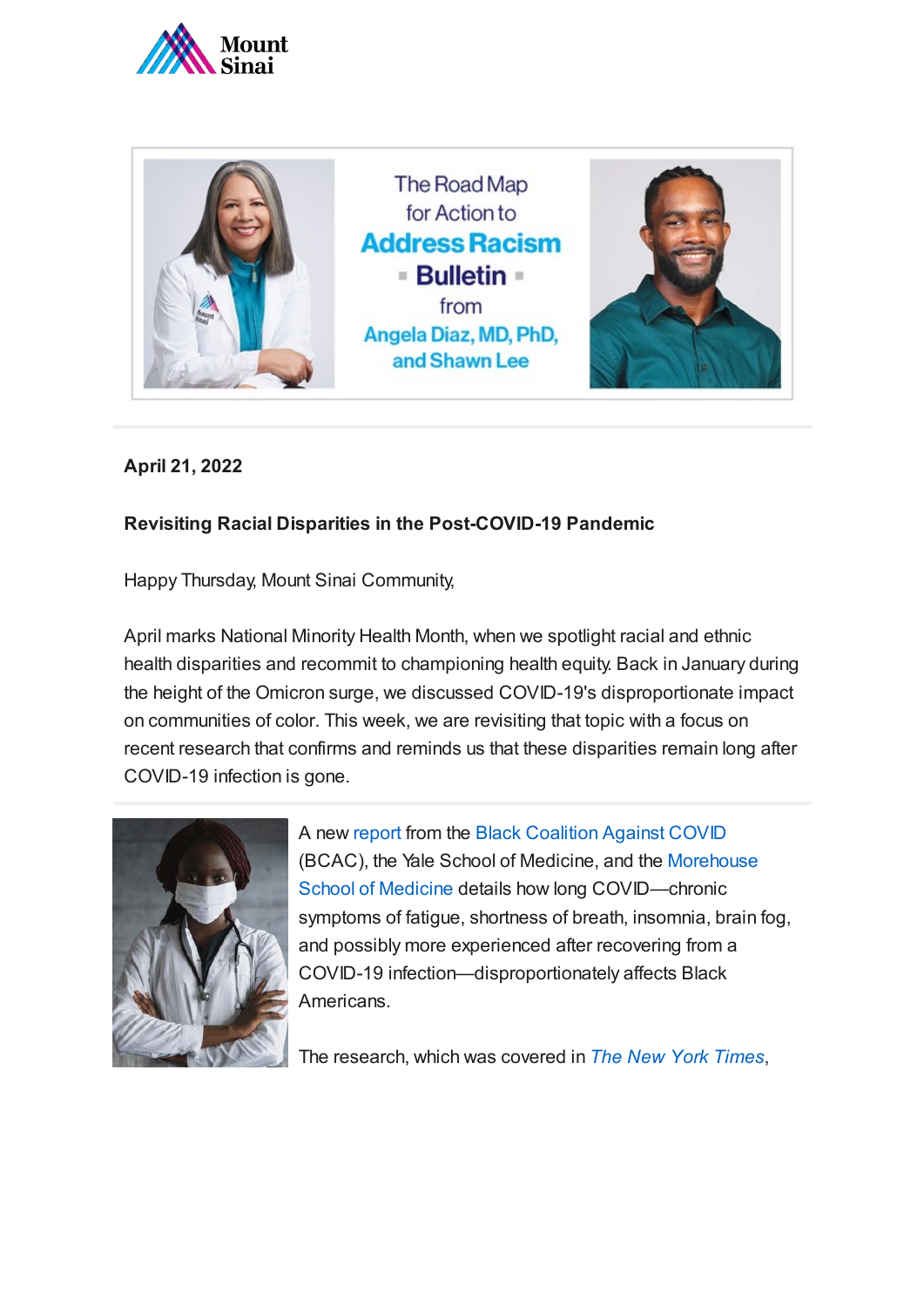explains how Blacks faced higher rates of COVID-19 infection throughout the pandemic due to the heightened exposure of those in essential worker positions as well as other environmental and societal factors. As a result, Black people have been much more susceptible to serious illness which can lead to long COVID. Despite these instances, the report maintains that Black people are not adequately represented in ongoing long COVID studies undermining public health by hamstringing overall learnings about long COVID as well as its specific impact on Black Americans.



While this study focuses on Blacks, we acknowledge COVID-19's disproportionate impacts on other racial and ethnic minority communities, including Asian American Pacific Islander ([AAPI\),](https://www.scientificamerican.com/article/covids-outsize-impact-on-asian-americans-is-being-ignored/) [Latino,](https://www.americanprogress.org/article/latinos-face-disproportionate-health-economic-impacts-covid-19/) [Middle Eastern](https://www.npr.org/2021/04/11/985128948/trying-to-assess-covids-impact-on-arab-american-communities-is-complicated), and [Native American](https://www.theguardian.com/us-news/2021/dec/13/pandemic-challenges-native-american-communities) people, who face similar disparities. It remains critical that we not just recognize COVID-19's racial disparities, but learn lessons from the unequal outcomes communities of color are still facing.

As part of the efforts to ensure that Mount Sinai becomes an anti-racist organization, we have rejected the status quo and taken steps to investigate and address related equities. During the pandemic, we created the [Institute for Health Equity Research,](https://icahn.mssm.edu/research/institute-health-equity-research) which brings together a multidisciplinary team of experts to address long-standing health disparities through scientific research, and the [Center for Post-COVID Care.](https://www.mountsinai.org/about/covid19/information-resources/center-post-covid-care) The Road Map further supports this work through [Strategy One'](https://www.mountsinai.org/files/ISMMS/Assets/About%20the%20School/Road-Map-for-Action-Bulletin-2-A-Deep-Dive-Into-Strategy-One.pdf)s leveraging of data to explore unequal health outcomes, to identify their causes, and to track progress as they are addressed.

As always, we welcome you to join us at an upcoming event.

All the best,

Angela and Shawn